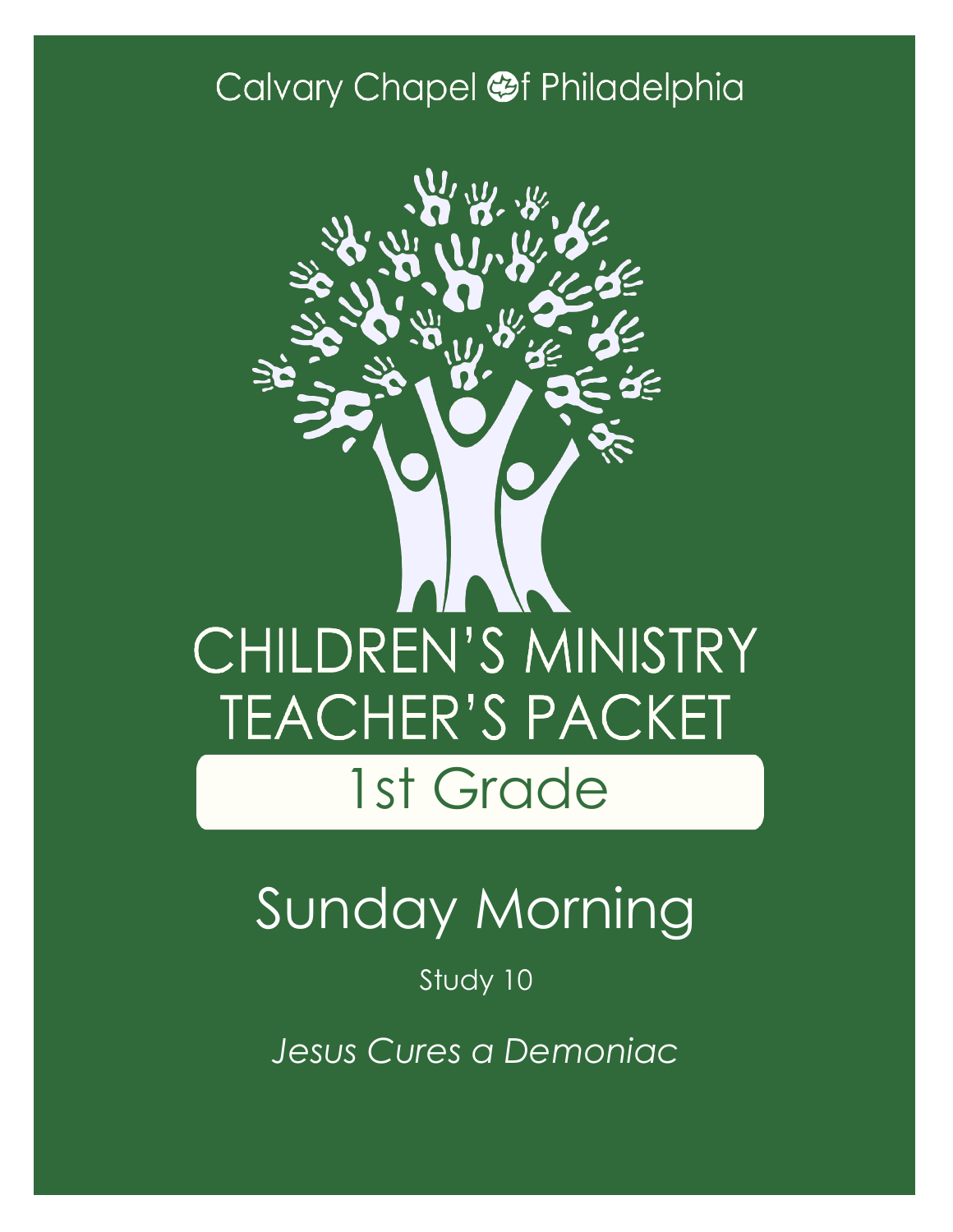### Jesus Cures a Demoniac

The Objective is the key concept for this weeks lesson. It should be the main focus of the study

These are the key verses that you will find helpful in teaching your study this week. The "Main passage" is the basis of the study, where the other verse support the objective of the lesson.

There is a memory verse for the students that relates to every study. If a student can memorize the verse for the following week you may give them a prize from the "reward box" found on your cart.

An introductory activity or question that will settle the class, draw their attention to the study and prepare their hearts for God's Word

**Objective This lesson will show the students that Jesus is able to save anybody, even the most messed-up person, through the story of Jesus healing the demoniac.**

#### **Key Verses**

Mark 5:1-20—Main Teaching Passage Matthew 8:28-34; Luke 8:26-38(Parallel Passage) 2 Peter 3:9 Mark 2:17

#### **Memory Verse** - Mark 2:17b

"I did not come to call *the* righteous, but sinners, to repentance."

#### **Hook**

Review last week's memory verse, Psalm 121:2.

Have a student make a tiny dot on the board. Erase it. Then have another student make a larger mark, and erase that one. Repeat this a few times.

No matter how big a mark you put on the board, a good eraser can wipe it all away. This is an imperfect analogy for the fact that no matter how much we sin, Jesus can still save and forgive our sins.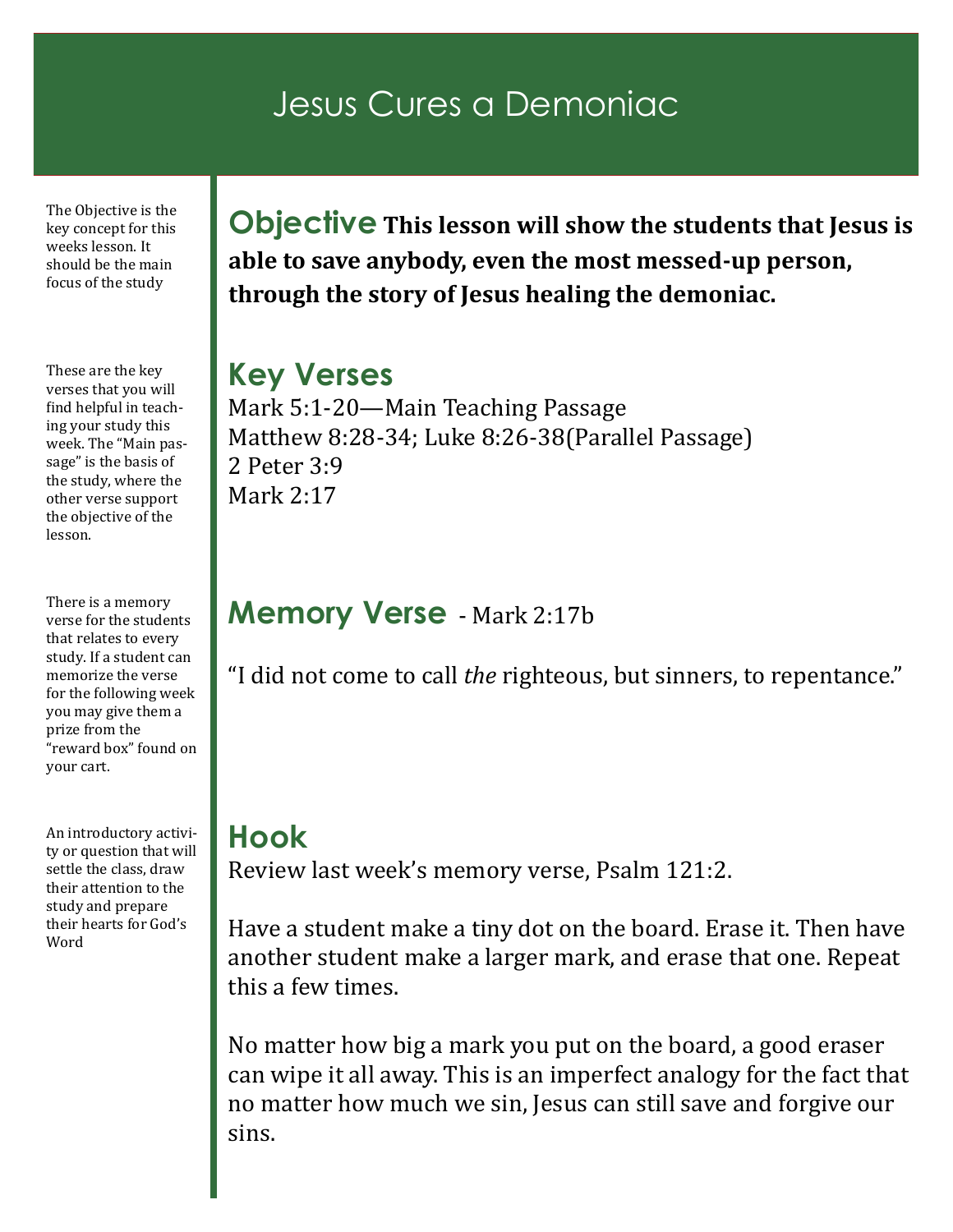What does the Bible say? This is where we will read a passage or series of passages that teach on the subject of the day.

BOOK

As you teach this week's lesson, please be sensitive to the fact that this material could be scary to some of the children and seek to present it in an age-appropriate manner. This story happens after Jesus had calmed the storm and He and the disciples reached land. As soon as they came to shore, he was approached by a man who had a demon living inside of him. This man was strong, crazy, and dangerous to himself and others. He ran over to Jesus and asked Him what He was doing there, begging Him not to torment him. This was not the man speaking, but the demon inside Him. Jesus commanded this demon to leave the man and asked the demon what his name was. The demon turned out to actually be many demons and answered that they were called Legion (which is a word referring to a group of soldiers). Jesus casted them out of the man, but permitted them to go into a herd of pigs, which ran off a cliff. The man was finally free. Those who saw these things happened ran back into town to tell everyone. When the people of the town heard what had happened and saw that the man no longer had a demon, they were frightened and asked Jesus to leave. As Jesus got into the boat to go, the man who used to be possessed asked Jesus if he could go with Him. Jesus said no, but told him instead to return to tell his friends all that the Lord had done for him. The man did this not only in his hometown, but in many major cities nearby.

## LOOK

If you were to look at all the people that Jesus interacted with in the Gospels, the demon-possessed man in today's story is probably the last person you would expect to become a convert. This man was about as far away from God as you can be. He was crazy, destructive, and filled with many evil spirits. That is not the profile of a typical convert. Yet when Jesus looked at this man, He didn't see a problem person or an irredeemable sinner. He saw a person made in the image of God who needed saving.

In this story, we see God's love for every single person. Jesus did not come just to save the "good people." He wants everybody to be saved. The Bible tells us that the Lord does not want anyone to perish (2 Peter 3:9). Jesus said that He came to call sinners to repentance (Mark 2:17). From the most wicked murderer to the most righteous religious leader, Jesus came to save all of humanity. There is no sinner to great for Him to save. In fact, the Bible has other accounts of the most despicable people coming to Christ. In the Old Testament, Manasseh, who was one of the worst, most

The interpretation/ exegesis of the passage. What does this passage mean? How does this passage apply to my life?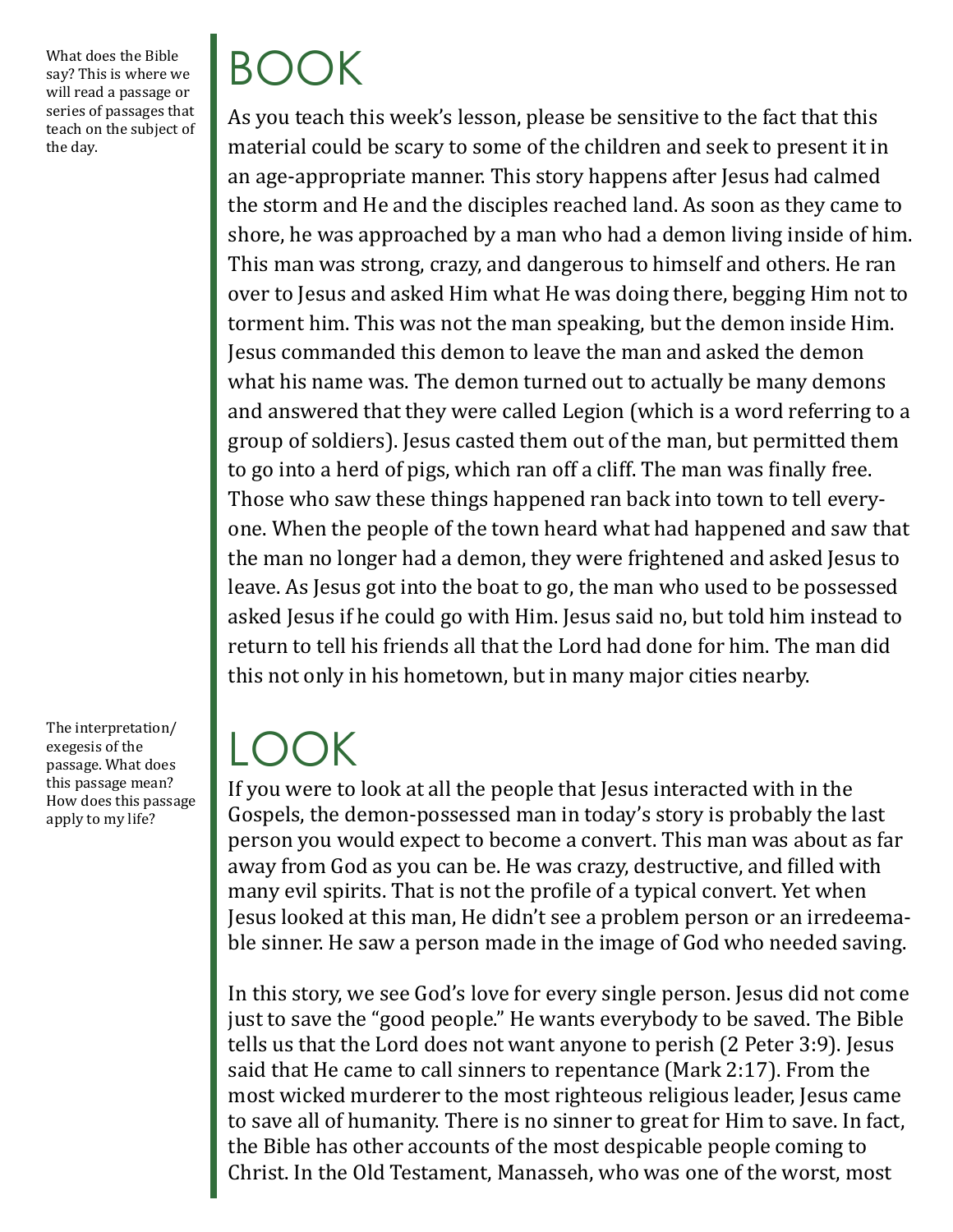## LOOK (Continued)

wicked kings ever to rule Judah, was saved at the end of his life. In the New Testament, most famously, Saul was the great persecutor of the Church before He became Paul, the greatest missionary in history.

Maybe you think that you are too wicked to be saved. Maybe you have done a lot of bad things and don't think Jesus could ever love someone like you. This story shows us that Jesus loves every person and is able to save anyone. Nothing you can do can make you too wicked for Jesus to save you. Perhaps there is someone in your life who you think is too far away for God's grace. Maybe they live a sinful lifestyle or get angry whenever you bring up Jesus in a conversation. There is hope for that person as well. Jesus can transform anyone.

One last thing to notice is what Jesus says at the end. Rather than having the man following Him around, Jesus tells the man to go tell his friends and family about all God had done. When Jesus changes someone's life, it shows the world that He really does have the power to save. You don't have to be as bad as this man was. God can use your story to show the world that He can change lives.

## TOOK

As a class, memorize Mark 2:17b.

Review the lesson by asking the class to look at the different characters in the story (the demon possessed man and the villagers). Before the story, which characters would you expect Jesus to saved? Who did He actually save?

**Pray:** Thank the Lord for saving any person who comes to Him and asks for forgiveness. Praise Him for His love for all people.

Parent Question: How has knowing Jesus changed your life?

What is my response to this passage of Scripture? How should my life change according to what this passage teaches me? What are the practical things I can do throughout the week to make this true in my life.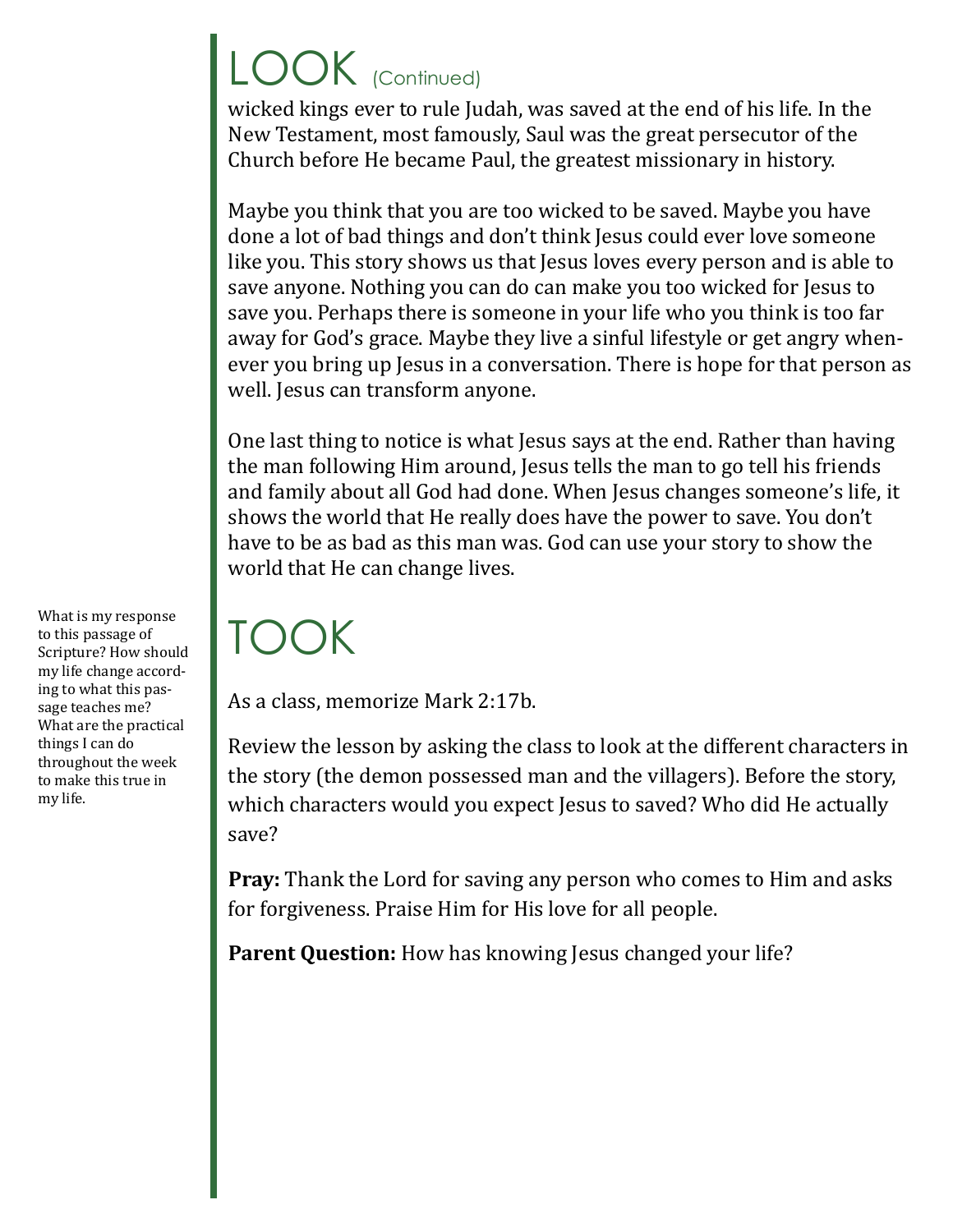## FURTHER STUDY

#### **Commentary on Mark 5:1-20 by David Guzik**

#### *Jesus Demonstrates His Authority*

A. The authority of Jesus in the life of the Gaderene demoniac.

1. [\(Mar 5:1](https://www.blueletterbible.org/kjv/mark/5/1-8/s_962001)-8) The description of the demon possessed man.

Then they came to the other side of the sea, to the country of the Gadarenes. And when He had come out of the boat, immediately there met Him out of the tombs a man with an unclean spirit, who had *his* dwelling among the tombs; and no one could bind him, not even with chains, because he had often been bound with shackles and chains. And the chains had been pulled apart by him, and the shackles broken in pieces; neither could anyone tame him. And always, night and day, he was in the mountains and in the tombs, crying out and cutting himself with stones. When he saw Jesus from afar, he ran and worshiped Him. And he cried out with a loud voice and said, "What have I to do with You, Jesus, Son of the Most High God? I implore You by God that You do not torment me." For He said to him, "Come out of the man, unclean spirit!"

a. **Immediately there met Him out of the tombs a man with an unclean spirit**: This is the most detailed description of a demon possessed man we have in the Bible. It is the classic profile of demonic possession.

- The man had been demon possessed for a *long time* ([Luke 8:27\)](https://www.blueletterbible.org/kjv/luke/8/27/s_981027).

- The man wore no clothes and lived like a sub-human, wild animal  $(Luke 8:27)$ .

- The man lived among the decaying and dead, contrary to Jewish law and human instinct (**dwelling among the tombs**).

- The man had supernatural strength (**chains pulled apart**).

- The man was tormented and self-destructive (**crying out and cutting himself with stones**).

- The man had uncontrollable behavior (**neither could anyone tame him**). Strangely, some Christians think that this is how the Holy Spirit works: by overwhelming the operations of the body, and making one do strange and grotesque things.

i. We can be sure that he did not start out this way. At one time this man lived among others in the village. But his own irrational, wild behavior convinced the villagers that he was demon possessed, or at least insane. They bound him with chains to keep him from hurting others, but he broke the chains time and again. Finally, they drove him out of town and he lived in the village cemetery, a madman among the tombs, hurting the only person he could - himself.

b. **Immediately there met Him**: When this man came to Jesus (Jesus did not seek out the man), Jesus said to demon possessing the man, **Come out of the man, unclean spirit!**

c. **Jesus, Son of the Most High God**: This is what the demons said *in response* to Jesus' command to **come out of the man** (**for He said to them, "Come out of the man"**). This was a way they tried to *resist* the work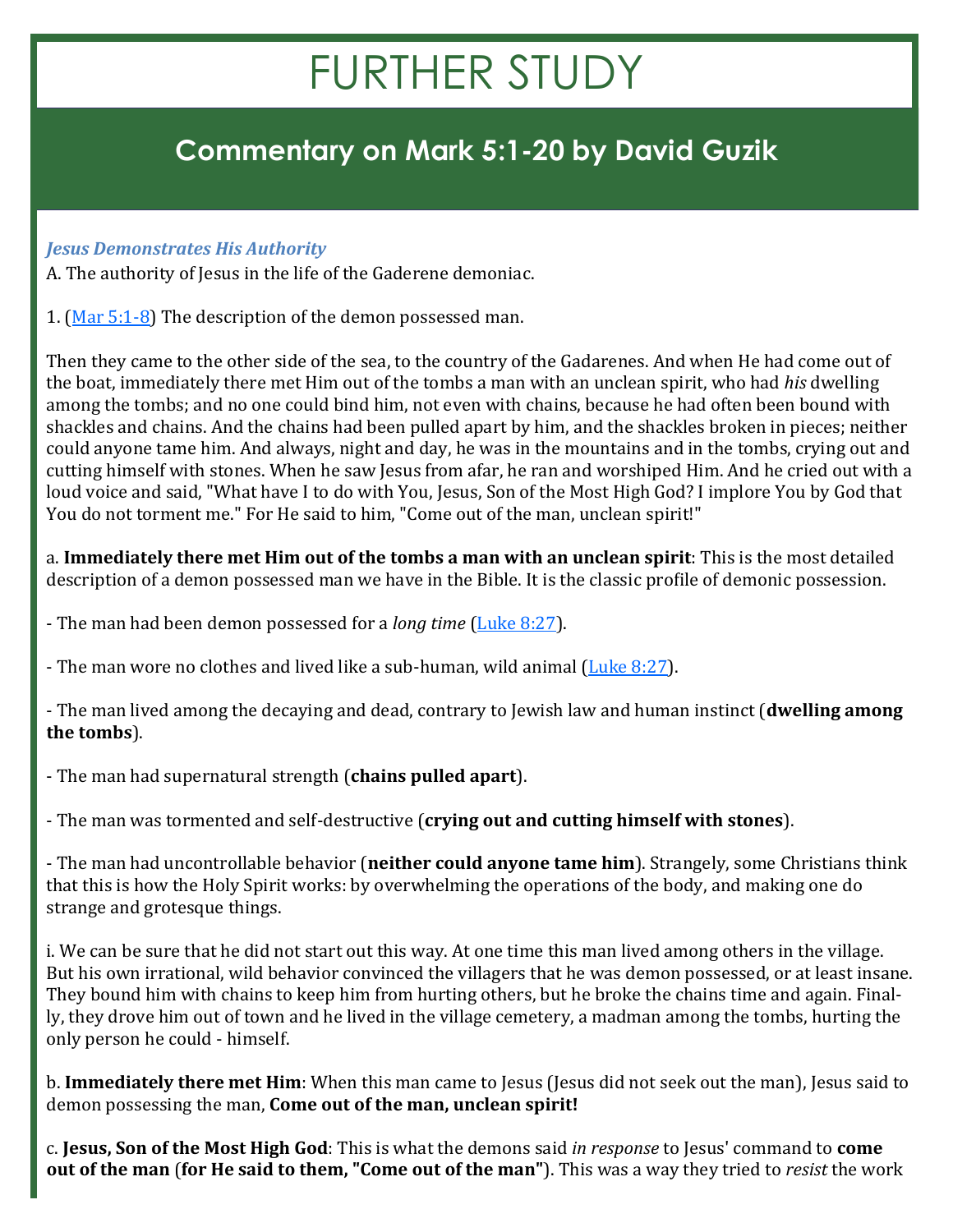of Jesus.

i. In the background of all this is the ancient superstition that you had spiritual power over another if you knew or said their exact name. This is why the unclean spirits addressed Jesus with this full title: **Jesus, Son of the Most High God**. According to the superstitions of the day, this was like a round of artillery fired at Jesus.

ii. "The full address is not a confession of Jesus' dignity but a desperate attempt to gain control over him or to render him harmless, in accordance with the common assumption of the period that the use of the precise name of an adversary gave one mastery over him." (Lane)

iii. Therefore, in their address of Jesus they have the right theological facts, but they don't have the right heart. The demons inhabiting him had a kind of "faith" in Jesus. They knew the true identity of Jesus better than the religious leaders did. But it was not a faith or a knowledge of Jesus that could save [\(James 2:19\)](https://www.blueletterbible.org/kjv/james/2/19/s_1148019).

d. **What have I to do with You … I implore You by God that You do not torment me**: This is the unclean spirit speaking, not the man possessed. The demon did not want to leave his "host."

i. Demonic possession is when a demonic spirit *resides* in a human body, and at times the demon will show its own personality through the personality of the host body.

ii. Demonic possession is a reality today, though we must guard against either *ignoring* demonic activity or *over-emphasizing* supposed demonic activity.

iii. We are not told specifically how a person becomes demon possessed, other than the inference that it must be by some sort of invitation, whether offered deliberately or not. Superstition, fortune telling, "harmless" occult games and practices, spiritism, New Age deception, magic, drug taking and other things open doors of deception, and present a real demonic danger.

iv. People often get involved in the occult or demonic things because there is something there that seems to work. Unfortunately, it is not some*thing*, but some*one*.

e. **Do not torment me**: These demons considered it **torment** to be put out of this man's body. Why do demons want to inhabit human bodies? For the same reason why the vandal wants a spray can, or a violent man wants a gun. A human body is a weapon that they can use in their attack against God.

i. Demons also attack men because they hate the image of God in man, so they attack that image by debasing man and making him grotesque - just as they did to this man in the country of the Gadarenes.

ii. Demons have the same goal in Christians: to wreck the image of God. But their tactics are restricted toward Christians, because demonic spirits were "disarmed" by Jesus' work on the cross ([Colossians 2:15\).](https://www.blueletterbible.org/kjv/colossians/2/15/s_1109015) Demonic spirits certainly can both deceive and intimidate Christians, binding them with fear and unbelief.

2.  $(Mar 5:9-13)$  $(Mar 5:9-13)$  $(Mar 5:9-13)$  Jesus demonstrates His authority over evil spirits.

Then He asked him, "What *is* your name?" And he answered, saying, "My name *is* Legion; for we are many." Also he begged Him earnestly that He would not send them out of the country. Now a large herd of swine was feeding there near the mountains. So all the demons begged Him, saying, "Send us to the swine, that we may enter them." And at once Jesus gave them permission. Then the unclean spirits went out and entered the swine (there were about two thousand); and the herd ran violently down the steep place into the sea, and drowned in the sea.

a. **What is your name?** Why did Jesus ask for a name? Probably so that *we* would know the full extent of the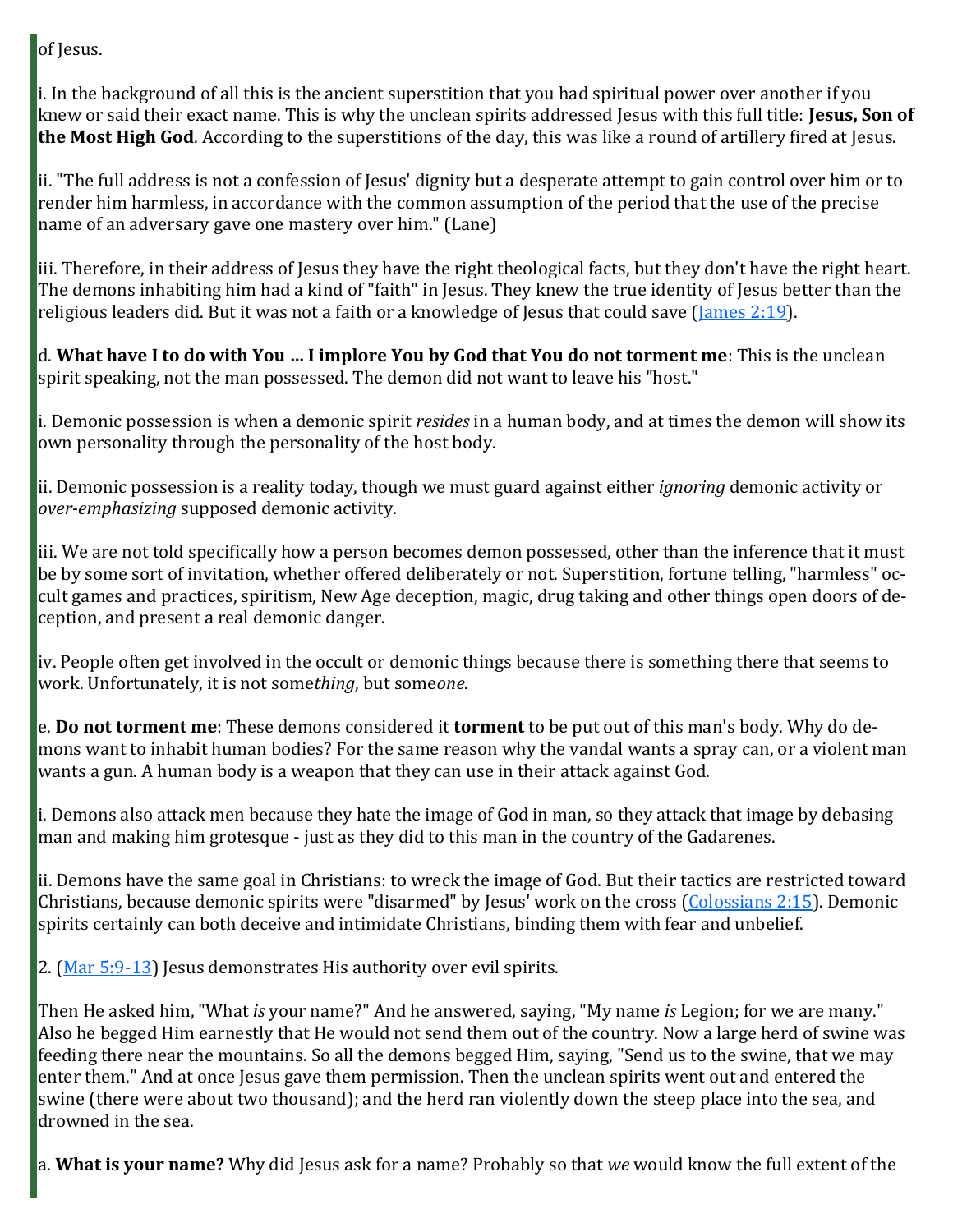problem, knowing that the man was filled with many demons (**Legion**) not just one. A Roman legion usually consisted of 6,000 men. This does not mean that the man was inhabited with 6,000 demons, but that he had many.

i. From the account as a whole, we see that Jesus was *not* playing into the ancient superstition about knowing a demon's name. In fact, Jesus shows that it is unnecessary for Him to know the name of the demon. When they replied "**Legion**," they really weren't saying a name, but simply trying to intimidate Jesus with a large number. **Legion** says, "There are a lot of us, we are organized, we are unified, we are ready to fight, and we are mighty."

ii. If it was important for Jesus to know their names, He could have demanded "name, rank, and serial number" for each of them one by one. But Jesus would not play into their superstitions. His power was greater than them.

iii. According to the superstitions of the day, the onlookers probably felt that the unclean spirits had the upper hand. They knew and declared a full name of Jesus. They evaded His request for their name. And finally, they hoped to frighten Jesus with their large number. But Jesus didn't buy into these ancient superstitions at all, and easily cast the unclean spirits out of the afflicted man.

iv. "The answer may be evasive, the demons desiring to withhold their true names from Jesus in a desperate attempt to thwart his power. It is also possible that the name may have been selected to invoke the fear of a powerful name." (Lane)

v. It's important to emphasize this, because it is easy for Christians to get caught up in superstitions about demons and the spiritual realm. Some people act like demonic trouble is spread like cooties. If that were true, think of all the things you come in contact with every day that *might* have been touched by a demon possessed person. The demonic trouble with objects is found in their *content*, not in the object itself. We must never be caught up in such foolish and counter-productive superstitions.

b. **Also he begged Him earnestly that He would not send them out of the country**: [Luke 8:31](https://www.blueletterbible.org/kjv/luke/8/31/s_981031) tells us that the demons also *begged Him that He would not command them to go out into the abyss*. They did not want to become "inactive." "Lo, it is another hell to the devil to be idle, or otherwise than evil-occupied." (Trapp)

i. "Satan would rather vex swine than do no mischief at all. He is so fond of evil that he would work it upon animals if he cannot work it upon men." (Spurgeon)

ii. Why did these demons want to say in that **country**? "That it was a paganish, ignorant, sottish place, where usually the devil hath the best markets and the greatest rule. For as it is said of Christ, that he could not do much in some places where he came because of their unbelief; so neither can the devil do much in some places, because of the faith of the gospel received by them. Hence it is observable, that as the devil is not able to play his game in any place amongst Christians, as he doth this day amongst heathens; so he hath much less power at this day in places where the word of God is more generally known, and more faithfully preached, than in other places where people are more ignorant of the Scriptures, and have less faithful and frequent preaching." (Poole)

iii. In [Mark 5:7,](https://www.blueletterbible.org/kjv/mark/5/7/s_962007) the demons demonstrated that they knew who Jesus was. Here they demonstrate that they can "pray" to Jesus (**begged Him earnestly**). This shows that you can know who Jesus is and not surrender to Him. You can pray to Him and not surrender to Him.

c. **Send us to the swine, that we may enter them**: Why did the demons *want* to enter the **swine**? Because demons are bent on destruction, and *hate to be idle*. "The devil is so fond of doing mischief, that he will rather play at a small game than stand out." (Poole)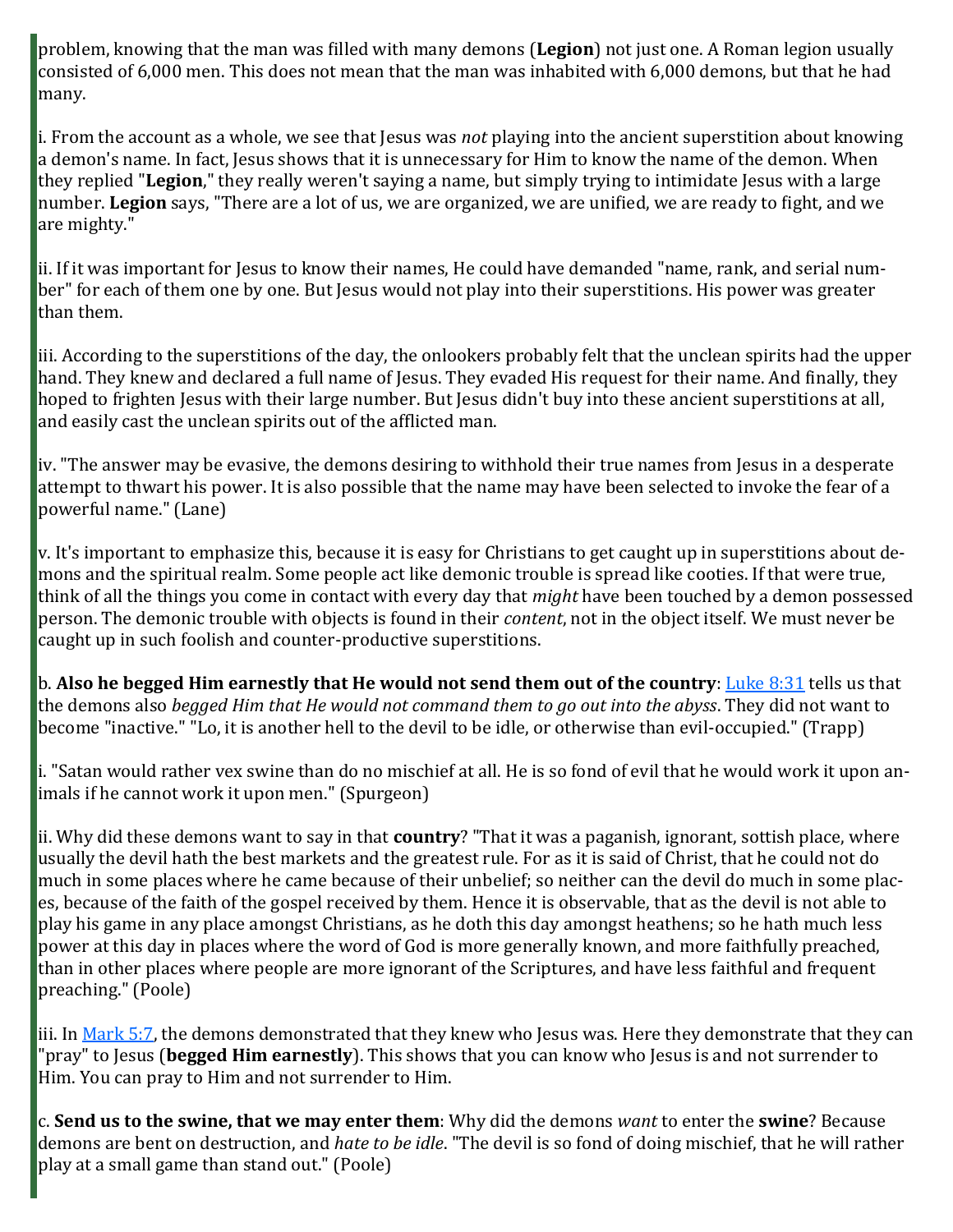i. Notice that the demons can't even afflict *pigs* without the permission of God. "Since a demon cannot enter even into a *swine* without being *sent* by God himself, how little is the *power* or *malice* of them to be dreaded by those who have God for their portion and protector!" (Clarke)

d. **And at once Jesus gave them permission**: Why did Jesus *allow* this? Why didn't Jesus just put these unclean spirits out of commission? Because the time of the total demonstration of His authority over demons had not yet come - it would come at the cross. [Colossians 2:15](https://www.blueletterbible.org/kjv/colossians/2/15/s_1109015) tells us that at the cross Jesus disarmed demons in their attacks on believers, He made a public spectacle of their defeat, and He triumphed over them in His work on the cross.

e. **The herd ran violently down the steep place into the sea, and drowned in the sea**: The destructive nature of demonic spirits is shown by their effect on the swine. They are like their leader, Satan, whose desire is to *steal, and to kill, and to destroy*. ([John 10:10\)](https://www.blueletterbible.org/kjv/john/10/10/s_1007010)

i. This helps explain *why* Jesus allowed the demons to enter the pigs - because He wanted everyone to know what the real intention of these demons was. They wanted to destroy the man just as they destroyed the pigs. Because men are made in the image of God, they could not have their way as easily with the man, but their intention was just the same: to completely destroy him.

ii. "Jesus allowed the demons to enter the swine to indicate beyond question that their real purpose was the total destruction of their host." (Lane)

iii. Wasn't this unfair to the owner of the pigs? "'But the owners of the swine lost their property.' Yes, and learn from this how small value temporal riches are in the estimation of God. He suffers them to be lost, sometimes to disengage us from them through *mercy*; sometimes out of *justice*, to punish us for having *acquired* or *preserved* them either by *covetousness* or *injustice*." (Clarke)

3.  $(Mar 5:14-17)$  $(Mar 5:14-17)$  $(Mar 5:14-17)$  The reaction of the bystanders to the deliverance of the demon possessed man.

So those who fed the swine fled, and they told *it* in the city and in the country. And they went out to see what it was that had happened. Then they came to Jesus, and saw the one *who had been* demon-possessed and had the legion, sitting and clothed and in his right mind. And they were afraid. And those who saw it told them how it happened to him *who had been* demon-possessed, and about the swine. Then they began to plead with Him to depart from their region.

a. **And they were afraid**: They were more afraid of a free man than a possessed man. When they saw the man **in his right mind**, sitting at the feet of Jesus, **they were afraid**.

i. Part of their fear was found in the fact that their superstitions had been shattered, and they didn't know what to make of it all. According to their superstitions, the demons should have had the upper hand over Jesus - but they didn't at all. They had a hard time accepting this.

b. **Then they began to plead with Him to depart from their region**: They didn't seem to mind having this demon possessed, tormented man in their midst, but they did mind having Jesus around - so they asked Him to leave - *and He did!*

i. When people are more afraid of what Jesus will do in their lives than what Satan does in at the moment, they often push Jesus away - and He may leave if you ask Him to.

4. ([Mar 5:18](https://www.blueletterbible.org/kjv/mark/5/18-20/s_962018)-20) The reaction of the man who had been delivered from demons.

And when He got into the boat, he who had been demon-possessed begged Him that he might be with Him.